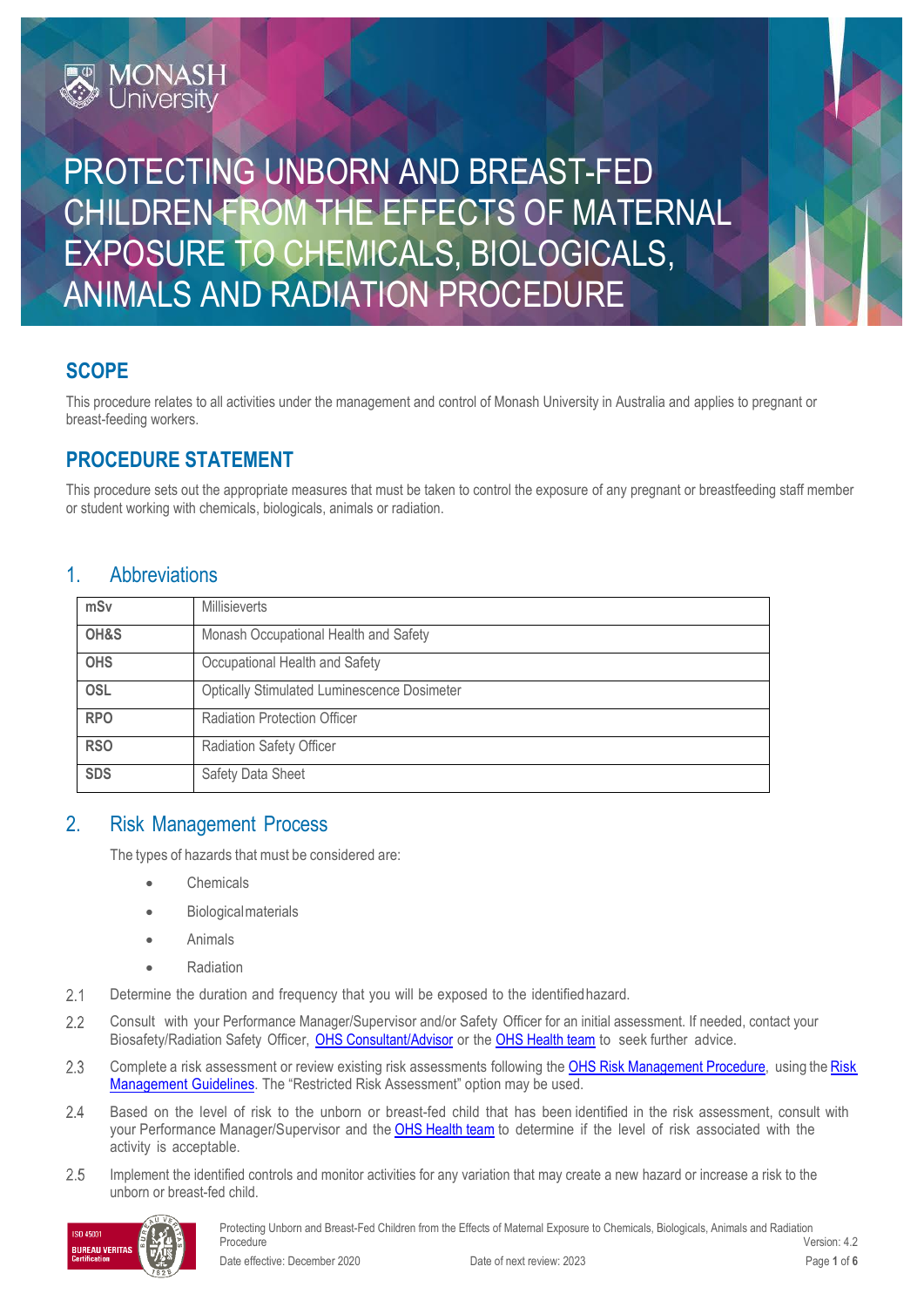### 3. Where to Find Further Information

- $3.1$ Toxicological information for a chemical can be obtained from:
	- Safety Data Sheet (SDS) on [Chemwatch;](https://www.monash.edu/ohs/info-docs/safety-topics/chemical-management/chemwatch)
	- Labels on chemical containers. These should contain statements which mention the 'unborn child' or 'pregnancy'.
- $3.2$ Information on biological agents or substances derived from animals can be obtained from:
	- Safety Data Sheet (SDS) o[n Chemwatch;](https://www.monash.edu/ohs/info-docs/safety-topics/chemical-management/chemwatch)
	- Peer-reviewed research articles; or,
	- **[Occupational Physician](https://www.monash.edu/ohs/AboutUs/health-wellbeing/physician)** or the worker's treating doctor.
- 3.3 The following terms indicate potential effects on the unborn child:
	- Embryotoxic meaning toxic to the embryo
	- Fetotoxic/foetotoxic meaning toxic to the foetus
	- Teratogenic meaning c a u s e s developmental abnormalities in the foetus

### 4. Responsibility for Implementation

A comprehensive list of OHS responsibilities is provided in th[e OHS Roles, Responsibilities and Committees Procedure.](https://publicpolicydms.monash.edu/Monash/documents/1935644) The specific responsibilities with respect to this procedure are summarised below.

**Head of Academic/Administrative Unit and Performance Manager/Supervisor**: The Head of the academic/administrative unit and the relevant Performance Manager/Supervisor must:

- Make it clear to workers who declare pregnancy that subject to meeting University OHS requirements, the worker may choose whether or not to:
	- o Work with chemicals, biologicals, animals or radiation during the pregnancy, and/or
	- o Work with chemicals, biologicals, animals or radiation during breast-feeding;

without fear of this decision impacting on their career progression/continuation in accordance with the University's Equal [Opportunity Policy.](https://publicpolicydms.monash.edu/Monash/documents/1935682)

- Maintain the worker's personal information in accordance with the University's [Data Protection and Privacy Procedure,](https://publicpolicydms.monash.edu/Monash/documents/1909233) if pregnancy is disclosed.
- Where the worker elects to continue working with:
	- Chemicals, biologicals, animals or radiation during pregnancy; or
	- o Chemicals, biologicals, animals or radiation during breast-feeding;

review, in conjunction with Monash Occupational Health & Safety (OH&S), appropriate risk assessments and put in place control measures to reduce these risks to a negligible level (where no significant risk is foreseeable) in accordance with this procedure.

- Facilitate, in accordance with current workplace agreements, the modification of a worker's duties in accordance with special needs during pregnancy or breast-feeding.
- Create an environment where:
	- o All workers who work with chemicals, biologicals, animals or radiation understand the requirements of this procedure;
	- Workers who are able to or intend to become pregnant, and whose role entails potential and actual exposure to chemicals, biologicals, animals or radiation, feel comfortable to declare their intention to become pregnant or their pregnancy and/or breast-feeding; and
	- o All co-workers and supervisors understand the special needs of a pregnant worker's unborn child or breast-fed child in relation to chemical, biological or radiation safety or work with animals.

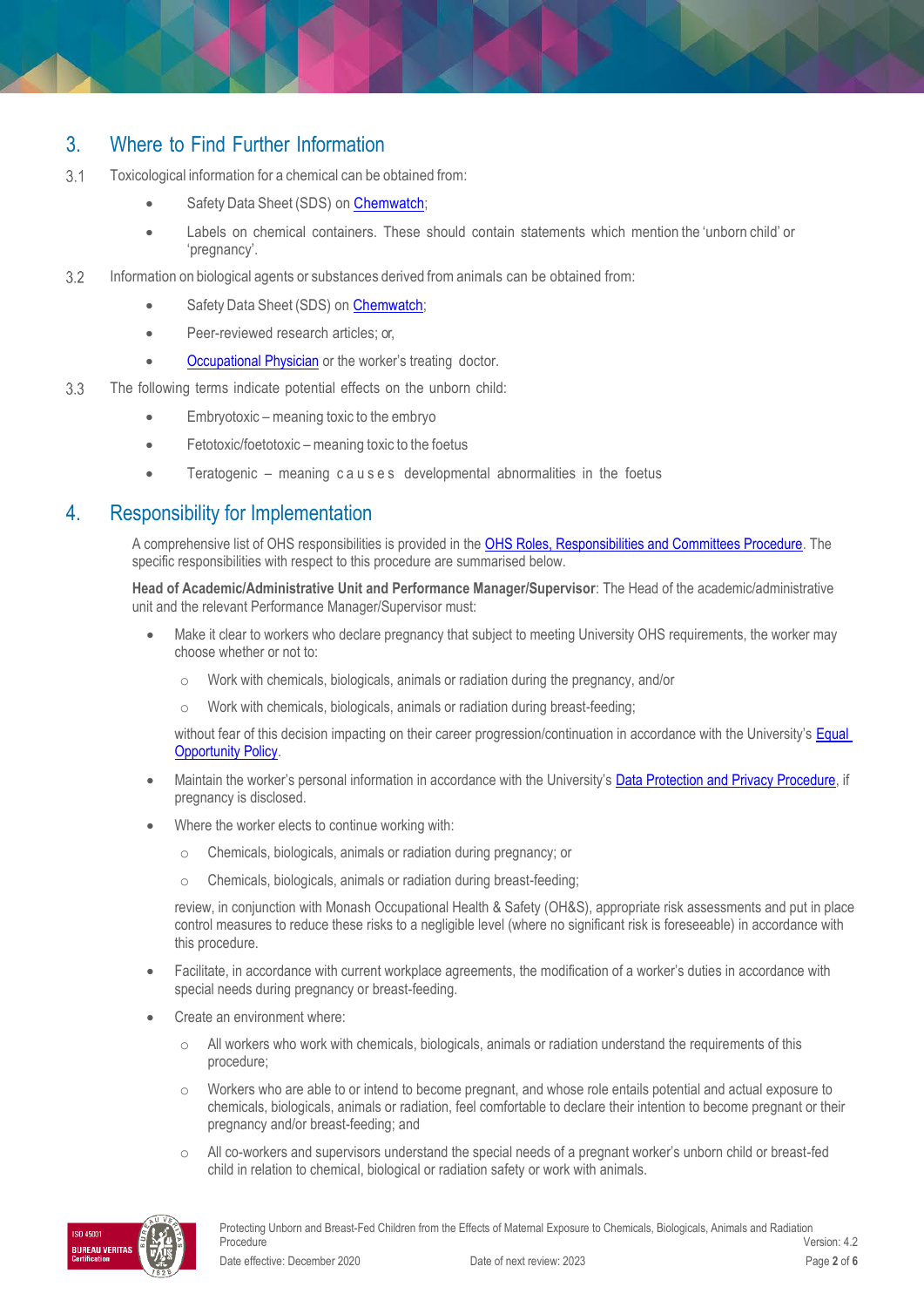#### **Workers**:

- Pregnant workers with potential risk of exposure to chemicals, biologicals, radiation and animals should declare their pregnancy to their Performance Manager/Supervisor and/or Head of academic/administrative unit at the earliest possible time, on the understanding that this declaration of personal information will be handled in accordance with the Data [Protection and Privacy Procedure.](https://publicpolicydms.monash.edu/Monash/documents/1909233)
- Workers who are either pregnant, considering pregnancy or breast-feeding should seek advice from the OHS Health [team](https://www.monash.edu/ohs/AboutUs) at the earliest possible time. Such consultations are strictly confidential.
- Workers who are pregnant, considering pregnancy, or breastfeeding must minimise their exposure to chemicals, biologicals, radiation and animals by adhering to the modified duties that have been determined.
- Workers who are pregnant, considering pregnancy, or breastfeeding must report immediately any suspected high exposures to their Performance Manager/Supervisor, Safety Officer, Biosafety Officer, Radiation Safety Officer, OHS [Consultant/Advisor](https://www.monash.edu/ohs/AboutUs) or the [OHS Health team.](https://www.monash.edu/ohs/AboutUs)

#### **Radiation Protection Officer (RPO)**: The RPO is responsible for:

- Providing technical advice on Ionising Radiation safety issues to the pregnant or breast-feeding radiation worker;
- Routinely inspecting their workplace; and
- Examining and maintaining copies of the pregnant radiation worker's 4 weekly Optical Stimulated Luminescence Dosimeter (OSL) results and instigating investigation when needed to ensure relevant dose limits are not exceeded.

**Radiation Safety Officer (RSO)**: The RSO is responsible for:

- Providing any pregnant radiation worker who wears a OSL for their work with 4 weekly OSL monitoring report for the duration of their pregnancy;
- Assisting the pregnant or breastfeeding radiation worker and their supervisor with implementing any agreed changes to their work environment or practices; and
- Working with the RPO to investigate the dose obtained by a pregnant radiation worker, if necessary, to ensure relevant dose limits are not exceeded.

### 5. Tools

The following tools are associated with this procedure:

[Pregnancy and Work OHS Information Sheet](https://www.monash.edu/ohs/info-docs/safety-topics/events-and-people/pregnancy-and-work)

### 6. Records

For OHS Records document retention please refer to: [OHS Records Management Procedure](https://publicpolicydms.monash.edu/Monash/documents/1935642) 

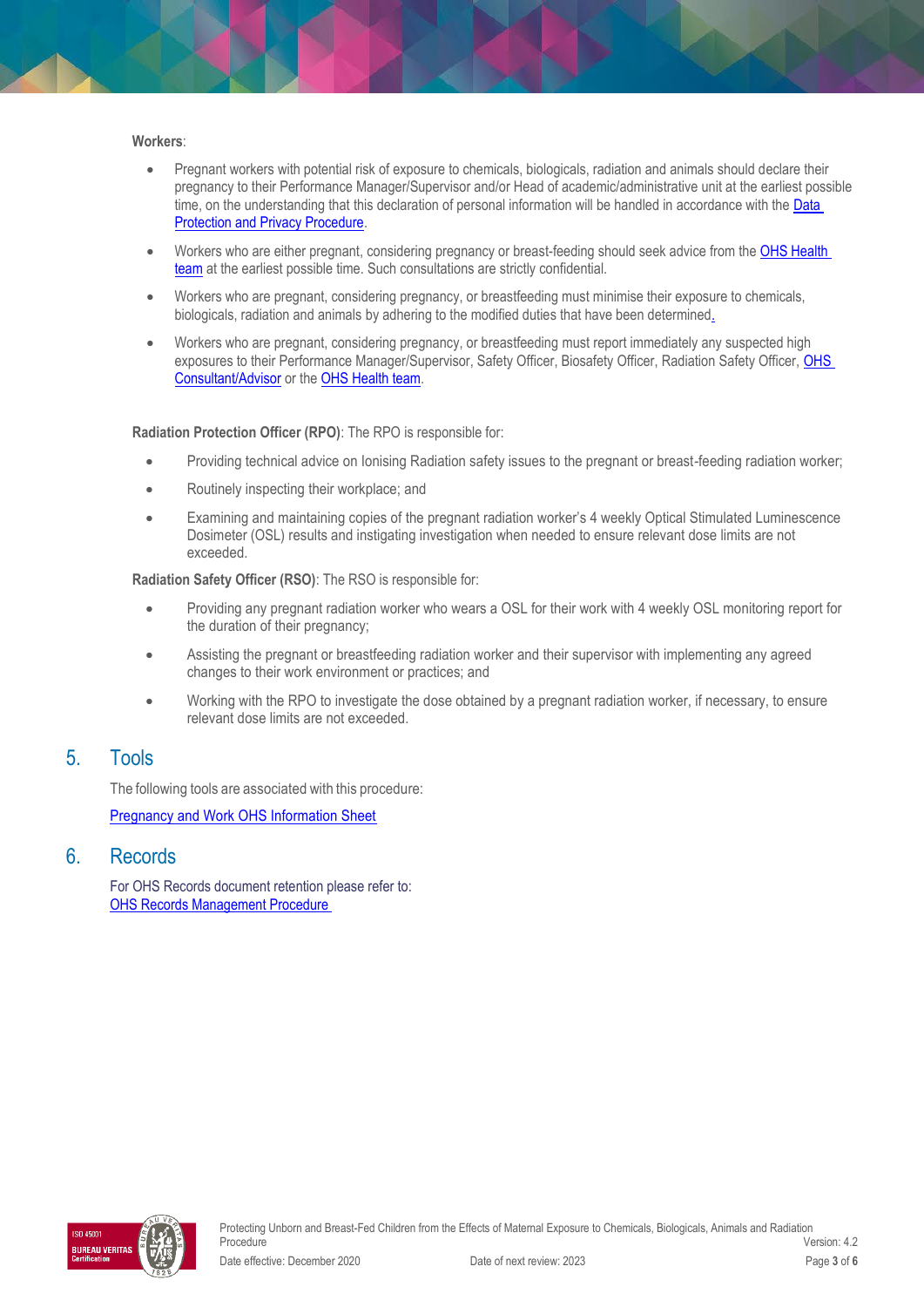# **DEFINITIONS**

A comprehensive list of definitions is provided in the **Definitions tool**. Definitions specific to this procedure are provided below.

| <b>Key word</b>                               | <b>Definition</b>                                                                                                                                                                                                                                                                                                                                                                                                                                                                                                                                                                                                                                                        |
|-----------------------------------------------|--------------------------------------------------------------------------------------------------------------------------------------------------------------------------------------------------------------------------------------------------------------------------------------------------------------------------------------------------------------------------------------------------------------------------------------------------------------------------------------------------------------------------------------------------------------------------------------------------------------------------------------------------------------------------|
| <b>Breastfeeding Radiation</b><br>Worker      | A breast feeding worker is a person that is breastfeeding a child and still continues their duties as a<br>radiation worker.                                                                                                                                                                                                                                                                                                                                                                                                                                                                                                                                             |
| <b>Genetic Disorder</b>                       | Genetic disorders of the parents, or certain genes carried by the parents and chromosome<br>aberrations that occur during the development of the embryo, may result in genetic diseases in the<br>child such as Huntington's chorea, sickle cell anaemia, Down's syndrome and cystic fibrosis. It is<br>estimated that genetic disorders are responsible for 25% of malformations in unborn children.                                                                                                                                                                                                                                                                    |
| <b>Occupational Exposure</b>                  | Occupational exposure is the exposure of a person to radiation that occurs in the course of that person's<br>work or study.                                                                                                                                                                                                                                                                                                                                                                                                                                                                                                                                              |
| <b>Pregnant Radiation</b><br>Worker           | A pregnant radiation worker is a radiation worker who has declared their pregnancy or their intention to<br>become pregnant to their supervisor, RSO, Head of academic/administrative unit or to a member of<br>OH&S.                                                                                                                                                                                                                                                                                                                                                                                                                                                    |
| <b>Radiation Protection</b><br><b>Officer</b> | A radiation protection officer (RPO) is the OH&S worker responsible for providing and coordinating<br>radiation protection services at Monash University.                                                                                                                                                                                                                                                                                                                                                                                                                                                                                                                |
| <b>Radiation Safety Officer</b>               | A radiation safety officer (RSO) is a designated worker in a unit responsible for approving and supervising<br>the ionising radiation work and study of workers and students.                                                                                                                                                                                                                                                                                                                                                                                                                                                                                            |
| <b>Radiation Worker</b>                       | A radiation worker is a staff member or student who is occupationally exposed to ionising radiation<br>source(s).                                                                                                                                                                                                                                                                                                                                                                                                                                                                                                                                                        |
| Teratogen                                     | Teratogens are agents that cause congenital malformations, growth retardation, functional disorder<br>and sometimes death in the embryo or foetus. As a general rule, a substance is considered to be a<br>teratogen if it has adverse effects on the unborn child at doses below where there are adverse effects<br>on the mother. It should be emphasised that most drugs and chemicals, that are delivered in high<br>doses under laboratory conditions, can be shown to cause adverse effects to the embryo or foetus (often<br>the only data available is on animals). However, it does not follow that most drugs or chemicals are<br>considered to be teratogens. |
| <b>Unborn Child</b>                           | An unborn child may be an embryo, which is defined as an unborn child up to 8 weeks after<br>conception, or a foetus, which is defined as an unborn child from 8 weeks to birth.                                                                                                                                                                                                                                                                                                                                                                                                                                                                                         |

# **GOVERNANCE**

| Parent policy               | <b>OHS&amp;W Policy</b>                                                                                                                                                                                                                                                                                                         |  |
|-----------------------------|---------------------------------------------------------------------------------------------------------------------------------------------------------------------------------------------------------------------------------------------------------------------------------------------------------------------------------|--|
| <b>Supporting schedules</b> | N/A                                                                                                                                                                                                                                                                                                                             |  |
| Associated procedures       | <b>Codes of Practice and Related Documents</b>                                                                                                                                                                                                                                                                                  |  |
|                             | Recommendations for Limiting Exposure to Ionizing Radiation (Printed 1995 - Republished<br>$\bullet$<br>2002)<br>National Standard for Limiting Occupational Exposure to Ionizing Radiation (Printed 1995 -<br>$\bullet$<br>Republished 2002)                                                                                   |  |
|                             | <b>Australian Standards</b>                                                                                                                                                                                                                                                                                                     |  |
|                             | ISO 45001:2018 Occupational Health and Safety Management Systems<br>$\bullet$<br>AS 2243.4:1998 Safety in Laboratories: Ionizing Radiation<br>$\bullet$<br>AS 2243.3: 2010 Safety in Laboratories: Microbiological Safety and Containment<br>$\bullet$<br>AS 2243.2: 1997 Safety in Laboratories: Chemical Aspects<br>$\bullet$ |  |

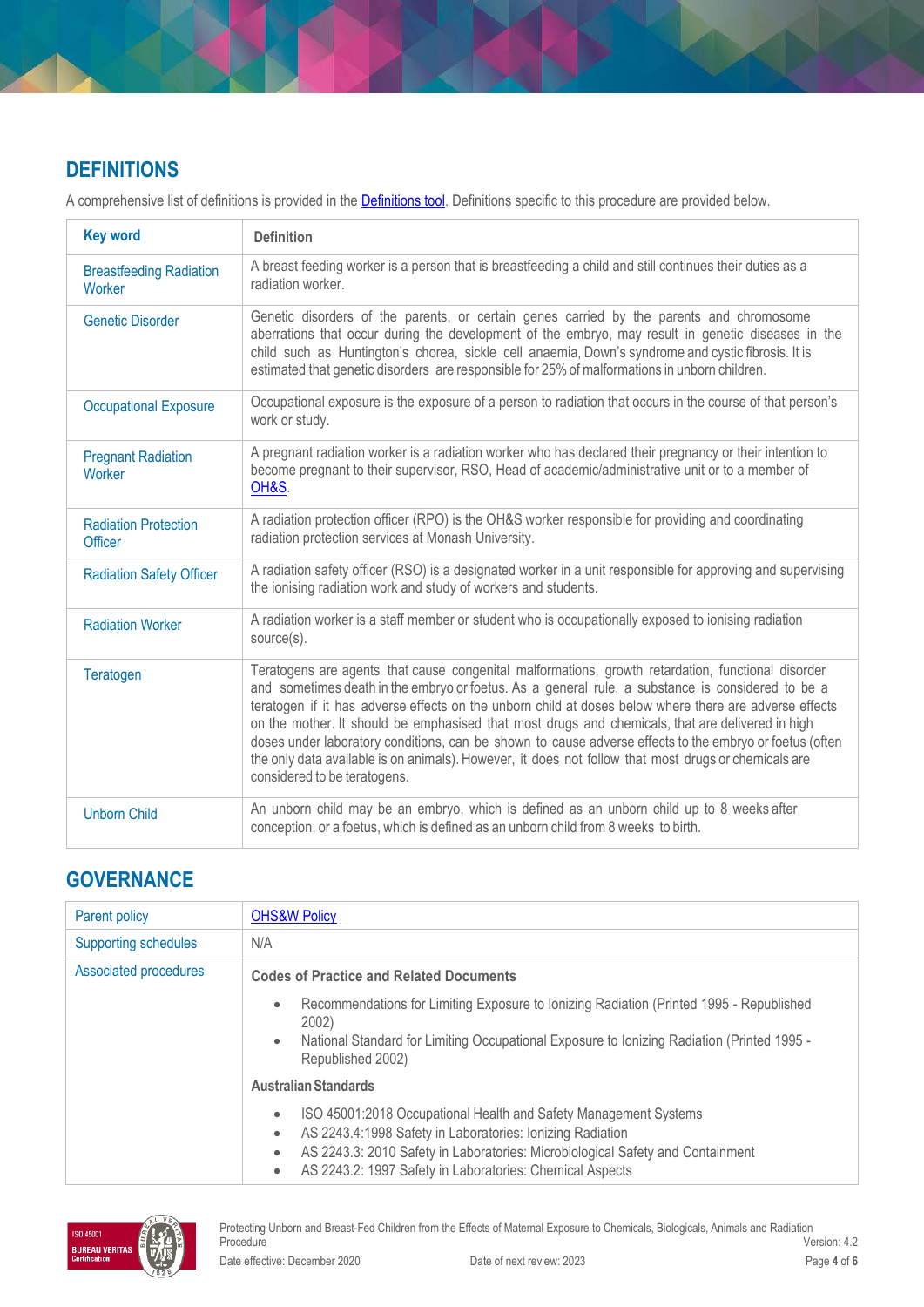|                                     | <b>Monash University Documents:</b>                                                                                                                                                                                                                                                                                                                                                                                                                                                                                                                                                           |  |  |  |
|-------------------------------------|-----------------------------------------------------------------------------------------------------------------------------------------------------------------------------------------------------------------------------------------------------------------------------------------------------------------------------------------------------------------------------------------------------------------------------------------------------------------------------------------------------------------------------------------------------------------------------------------------|--|--|--|
|                                     | <b>Data Protection and Privacy Procedure</b><br>$\bullet$<br><b>Equal Opportunity Policy</b><br>$\bullet$<br>Guidelines for the Development of Safe Work Instructions<br>$\bullet$<br><b>Health Surveillance Procedure</b><br>$\bullet$<br>OHS Roles, Responsibilities and Committees Procedure<br>$\bullet$<br><b>OHS Risk Management Procedure</b><br>$\bullet$<br><b>Risk Management Guidelines</b><br>$\bullet$<br><b>Using Ionising Radiation Procedure</b><br>$\bullet$<br><b>Using Chemicals Procedure</b><br>$\bullet$<br><b>Using Biologicals and Animals Procedure</b><br>$\bullet$ |  |  |  |
|                                     | Acknowledgements                                                                                                                                                                                                                                                                                                                                                                                                                                                                                                                                                                              |  |  |  |
|                                     | The following documents were used as references in the development of this procedure:                                                                                                                                                                                                                                                                                                                                                                                                                                                                                                         |  |  |  |
|                                     | American Conference of Governmental Industrial Hygienists (ACGIH), Documentation of the<br>$\bullet$<br>Threshold Limit Values and Biological Exposure Indices, Sixth Edition, 1996                                                                                                                                                                                                                                                                                                                                                                                                           |  |  |  |
|                                     | Barlow, S.M. and F.M. Sullivan, Reproductive Hazards of Industrial Chemicals - An evaluation of<br>$\bullet$<br>animal and human data, Academic Press, London, 1982                                                                                                                                                                                                                                                                                                                                                                                                                           |  |  |  |
|                                     | Amdur, M.O., Doull, J. and C.D. Klaassen (eds), Casarett and Doull's Toxicology - The Basic<br>$\bullet$<br>Science of Poisons, fourth edition, McGraw Hill, 1991. Lewis, R.J., Reproductively Active<br>Chemicals - A Reference Guide, Van Nostrand Reinhold, New York, 1991                                                                                                                                                                                                                                                                                                                 |  |  |  |
|                                     | NIOSH, The Effects of Workplace Hazards on Male Reproductive Health and The Effects of<br>$\bullet$<br>Workplace Hazards on Female Reproductive Health, www.cdc.gov/niosh/                                                                                                                                                                                                                                                                                                                                                                                                                    |  |  |  |
|                                     | Meyers, V.K. (ed), Teratogens - Chemicals Which Cause Birth Defects, Studies in Environmental<br>$\bullet$<br>Science 31, Elsevier, New York, 1988O'Rahilly, R. and F Muller, Human Embryology and<br>Teratology, Wiley-Liss, New York, 2001                                                                                                                                                                                                                                                                                                                                                  |  |  |  |
| Legislation mandating<br>compliance | Occupational Health and Safety Act 2004 (Vic)<br>$\bullet$<br>Occupational Health and Safety Regulations 2017 (Vic)<br>$\bullet$<br>Fair Work Act 2009 (Cth)<br>$\bullet$<br>Radiation Act 2005 (Vic)<br>$\bullet$<br>Radiation Safety Regulations 2007 (Vic)<br>$\bullet$                                                                                                                                                                                                                                                                                                                    |  |  |  |
| Category                            | Operational                                                                                                                                                                                                                                                                                                                                                                                                                                                                                                                                                                                   |  |  |  |
| Endorsement                         | Monash University OHS Committee<br>17 November 2020                                                                                                                                                                                                                                                                                                                                                                                                                                                                                                                                           |  |  |  |
| Approval                            | Office of the Chief Operating Officer & Senior Vice-President (a delegate of the President & Vice-<br>Chancellor)<br>1 December 2020                                                                                                                                                                                                                                                                                                                                                                                                                                                          |  |  |  |
| Procedure owner                     | Manager, OH&S                                                                                                                                                                                                                                                                                                                                                                                                                                                                                                                                                                                 |  |  |  |
| Date effective                      | December 2020                                                                                                                                                                                                                                                                                                                                                                                                                                                                                                                                                                                 |  |  |  |
| Review date                         | 2023                                                                                                                                                                                                                                                                                                                                                                                                                                                                                                                                                                                          |  |  |  |
| Version                             | 4.2                                                                                                                                                                                                                                                                                                                                                                                                                                                                                                                                                                                           |  |  |  |
| <b>Content enquiries</b>            | ohshelpline@monash.edu                                                                                                                                                                                                                                                                                                                                                                                                                                                                                                                                                                        |  |  |  |